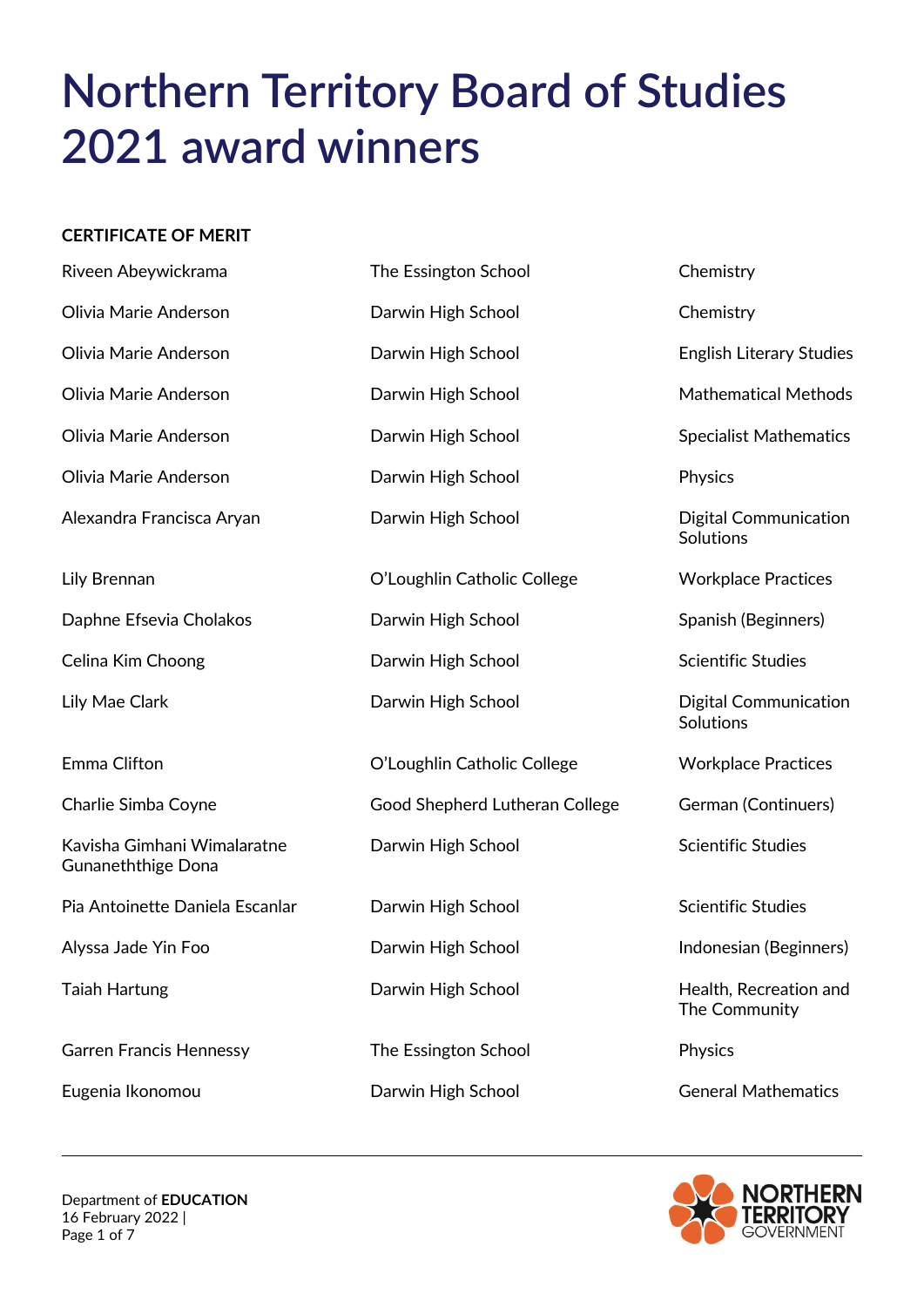#### Northern Territory Board of Studies 2021 award winners

| Eugenia Ikonomou                 | Darwin High School              | <b>Health and Wellbeing</b>                        |
|----------------------------------|---------------------------------|----------------------------------------------------|
| Bridget Louise Jackson           | <b>Casuarina Senior College</b> | <b>Biology</b>                                     |
| Marinelle Rose Juan              | The Essington School            | <b>Creative Arts</b>                               |
| Emma King                        | NT Christian College            | Society and Culture                                |
| Aidan John Latz                  | Darwin High School              | <b>Digital Communication</b><br>Solutions          |
| Victoria Lyngaae                 | The Essington School            | Drama                                              |
| <b>Piper Mules</b>               | The Essington School            | Modern History                                     |
| Upani Arunadee Muthumala         | Darwin High School              | Society and Culture                                |
| Giacomo Pandini                  | Darwin High School              | Spanish (Beginners)                                |
| Ella Ruth Parker                 | Darwin High School              | Visual Arts - Design                               |
| Prescious Grace Pabelonia Pitogo | Darwin High School              | <b>Scientific Studies</b>                          |
| Jesse Scott Quinell              | The Essington School            | Psychology                                         |
| Matthew Rawsthorne               | The Essington School            | <b>Mathematical Methods</b>                        |
| Alishba Saeed                    | Darwin High School              | Indonesian (Beginners)                             |
| <b>Daniel Victor Sales</b>       | The Essington School            | <b>Mathematical Methods</b>                        |
| Jacinta Hayley Saynor            | Casuarina Senior College        | Modern History                                     |
| Ella Grace Seaniger              | Nhulunbuy High School           | English                                            |
| Emma Jane Strohfeldt             | The Essington School            | Legal Studies                                      |
| Yara Sultan                      | The Essington School            | Physics                                            |
| <b>Besna Tom</b>                 | The Essington School            | <b>Biology</b>                                     |
| Besna Tom                        | The Essington School            | Chemistry                                          |
| Kane Stephen Toohey              | Darwin High School              | Interdisciplinary<br>Learning and the<br>Community |
| Jacinta Vassiliou                | Northern Territory              | <b>Stem And The</b>                                |

School of Distance Education Community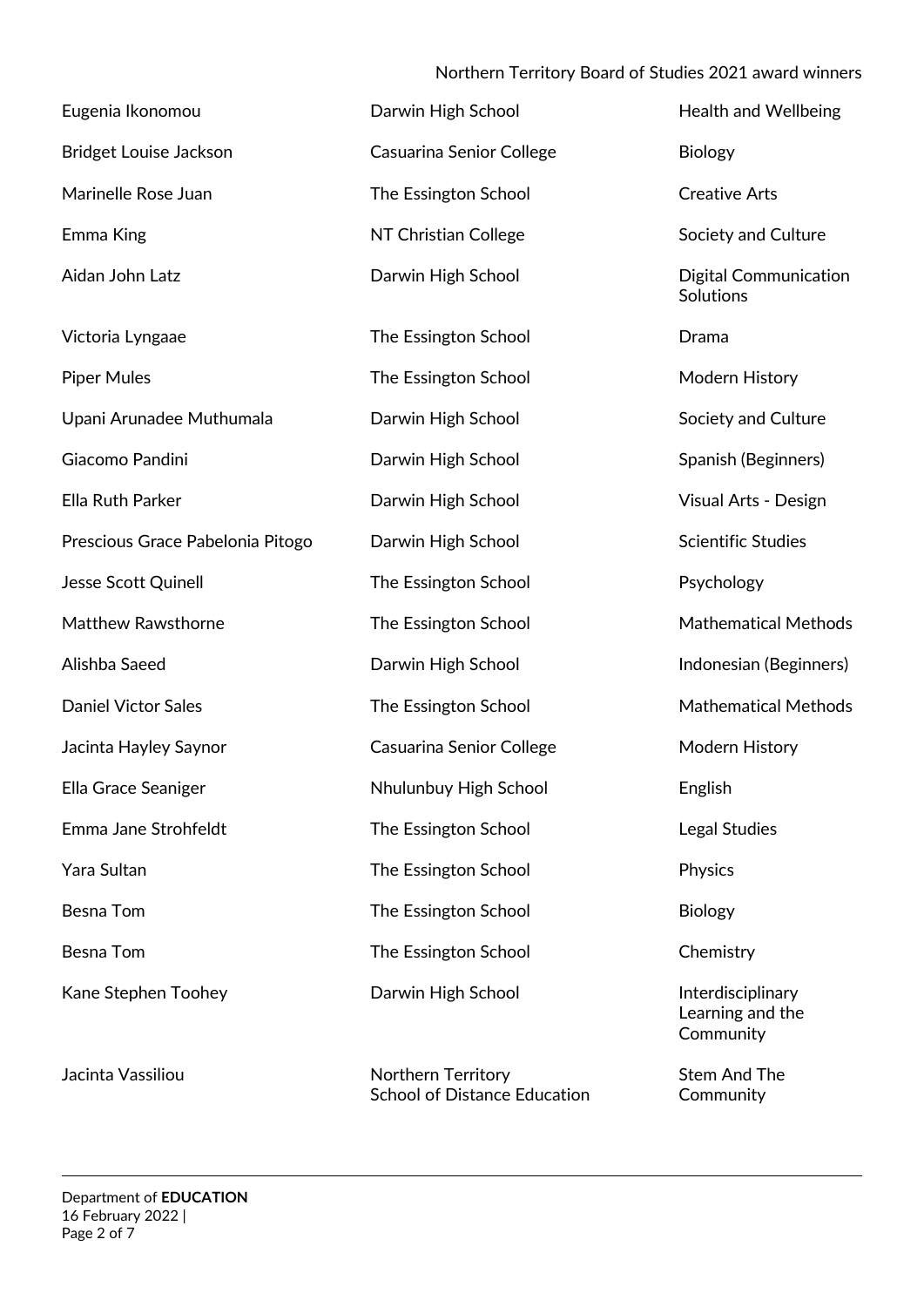| Jacinta Vassiliou                                                                                  | <b>Northern Territory</b><br><b>School of Distance Education</b>                       | Humanity And The<br>Community                           |
|----------------------------------------------------------------------------------------------------|----------------------------------------------------------------------------------------|---------------------------------------------------------|
| Megan Lee-Anne Wilson                                                                              | Our Lady of the Sacred<br><b>Heart Catholic College</b>                                | Modern History                                          |
| Zakelli Xie                                                                                        | The Essington School                                                                   | <b>Creative Arts</b>                                    |
| Bo Zeng                                                                                            | St. Philip's College                                                                   | Chemistry                                               |
| Northern Territory Board of Studies 2021 Year 11 Vocational Education and<br><b>Training Award</b> |                                                                                        |                                                         |
| Joshua Hayes                                                                                       |                                                                                        | <b>Centralian Senior</b><br>College                     |
| Northern Territory Board of Studies 2021 Year 12 Vocational Education and<br><b>Training Award</b> |                                                                                        |                                                         |
| <b>Charlize Simmonds</b>                                                                           |                                                                                        | Katherine High School                                   |
| Administrator's medal for Northern Territory Primary Years Scholar                                 |                                                                                        |                                                         |
| <b>Boady Crockett</b>                                                                              |                                                                                        | <b>Bees Creek Primary</b><br>School                     |
| Administrator's medal for Northern Territory Middle Years Scholar                                  |                                                                                        |                                                         |
| Paddy Clemens van der Geest-Hester                                                                 |                                                                                        | Our Lady of the Sacred<br><b>Heart Catholic College</b> |
| <b>Australian Computer Society Technologies Award</b>                                              |                                                                                        |                                                         |
| Lily Mae Clark                                                                                     |                                                                                        | Darwin High School                                      |
| <b>Australian Meteorological and Oceanographic Society Physics Award</b>                           |                                                                                        |                                                         |
|                                                                                                    |                                                                                        |                                                         |
| Olivia Marie Anderson                                                                              |                                                                                        | Darwin High School                                      |
| Award                                                                                              | <b>Australian Veterinary Association (NT Division) Dennis Thomson Memorial Science</b> |                                                         |
| Olivia Marie Anderson                                                                              |                                                                                        | Darwin High School                                      |

16 February 2022 |

Page 3 of 7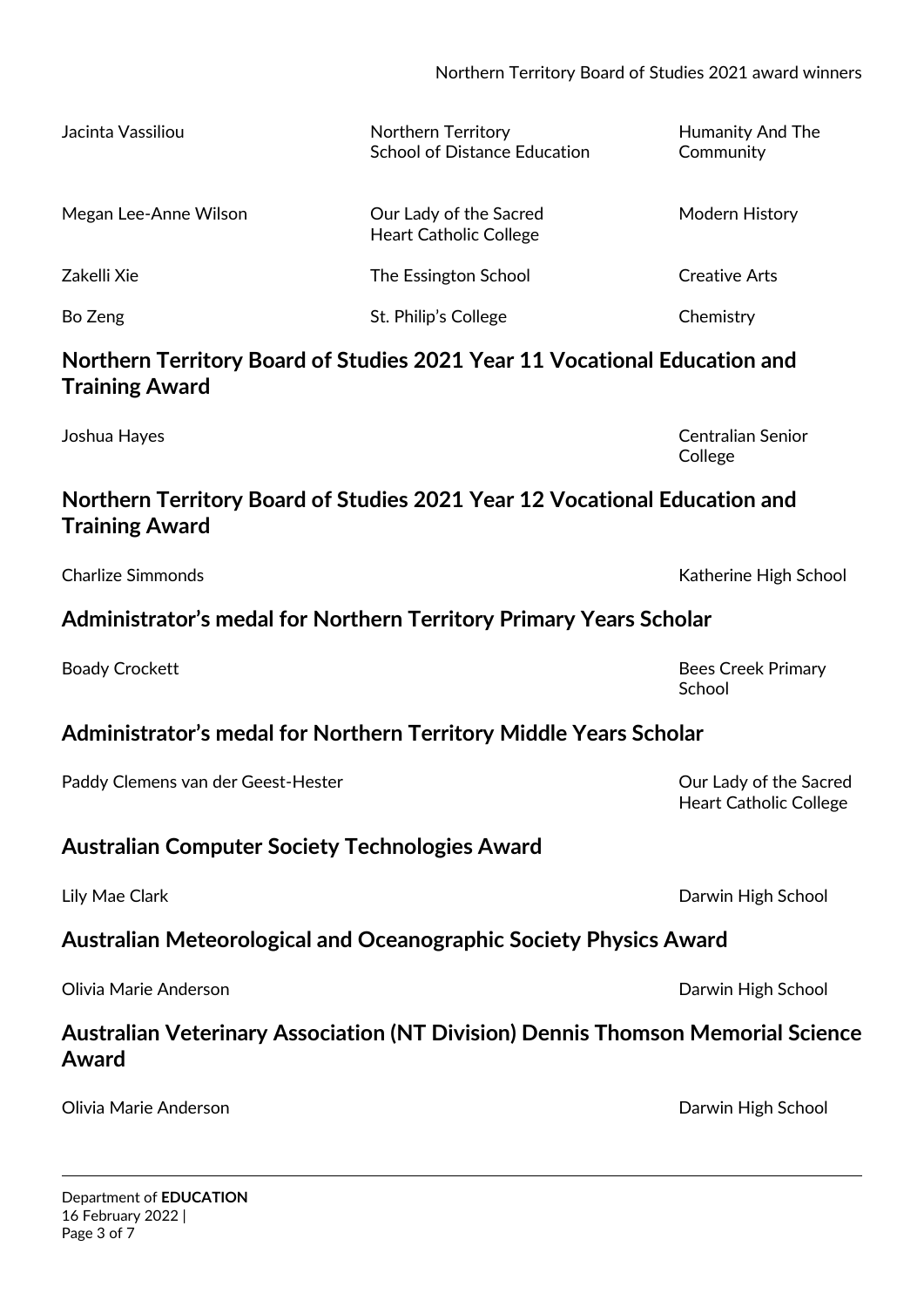## **Charles Darwin University Top Aboriginal Australian Tertiary Admission Rank Award**

Tiana Rose James **Good Shepherd** 

Lutheran College

## **Department of Industry, Tourism and Trade Award for Business, Enterprise and Innovation**

| Eugenia Ikonomou                                                                                      | Darwin High School    |  |
|-------------------------------------------------------------------------------------------------------|-----------------------|--|
| Department of Treasury and Finance Accounting Award                                                   |                       |  |
| Amasha Nethni Yaddehige                                                                               | Darwin High School    |  |
| Department of Treasury and Finance Mathematics Award                                                  |                       |  |
| Eugenia Ikonomou                                                                                      | Darwin High School    |  |
| <b>GTNT School-based Apprentice Award</b>                                                             |                       |  |
| Levi Duffy-Marsh                                                                                      | Katherine High School |  |
| Karmi Sceney Remote Aboriginal Excellence and Leadership Award                                        |                       |  |
| Malakhi Puertollano                                                                                   | Nhulunbuy High School |  |
| Karmi Sceney Urban Aboriginal Excellence and Leadership Award                                         |                       |  |
| Eileen Farrell                                                                                        | NT Christian College  |  |
| Language Teachers' Association of the Northern Territory Languages Award                              |                       |  |
| Alishba Saeed                                                                                         | Darwin High School    |  |
| Mathematics Teachers Association of the Northern Territory Vic Czernezkyj<br><b>Mathematics Award</b> |                       |  |
| Olivia Marie Anderson                                                                                 | Darwin High School    |  |
| <b>Menzies School of Health Research Biology Award</b>                                                |                       |  |
| <b>Besna Tom</b>                                                                                      | The Essington School  |  |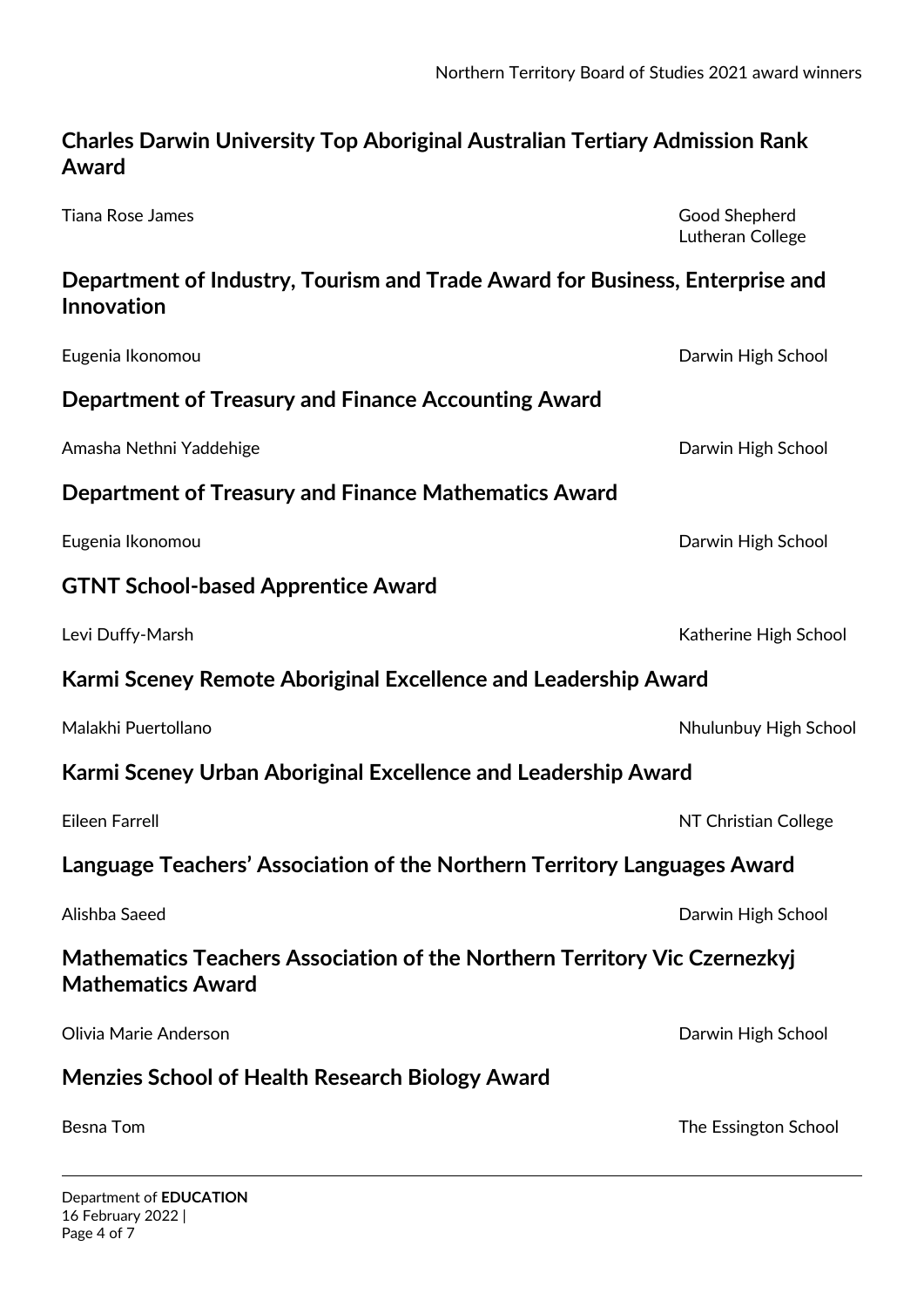| NT Music School Music Award                                            |                                                                             |  |
|------------------------------------------------------------------------|-----------------------------------------------------------------------------|--|
| Bo Zeng                                                                | St. Phillip's College                                                       |  |
| Rotary Club of Darwin Ian Macgregor Award for Excellence in English    |                                                                             |  |
| Ella Grace Seaniger                                                    | Nhulunbuy High School                                                       |  |
| Rotary Club of Darwin Jim Gallacher Award for English Literary Studies |                                                                             |  |
| Olivia Marie Anderson                                                  | Darwin High School                                                          |  |
| <b>Rotary Club of Darwin Iain Smith Award for History</b>              |                                                                             |  |
| <b>Piper Mules</b>                                                     | The Essington School                                                        |  |
| <b>Rotary Club of Darwin Hugh Bradley Award for Legal Studies</b>      |                                                                             |  |
| Emma Jane Strohfeldt                                                   | The Essington School                                                        |  |
| Royal Australian Chemical Institute Chemistry Award                    |                                                                             |  |
| <b>Besna Tom</b>                                                       | The Essington School                                                        |  |
| <b>Sally Bruyn Primary Science Award</b>                               |                                                                             |  |
| Jimmy Niland                                                           | Our Lady of the Sacred<br><b>Heart Catholic College</b><br>(Traegar Campus) |  |
| Telstra Top Remote Aboriginal Female Student Award                     |                                                                             |  |
| <b>Theona Bunduck</b>                                                  | Our Lady of the Sacred<br>Heart (Thamarrurr<br>Campus)                      |  |
| Lucielle Ikara                                                         | Maningrida Community<br><b>Education Centre</b>                             |  |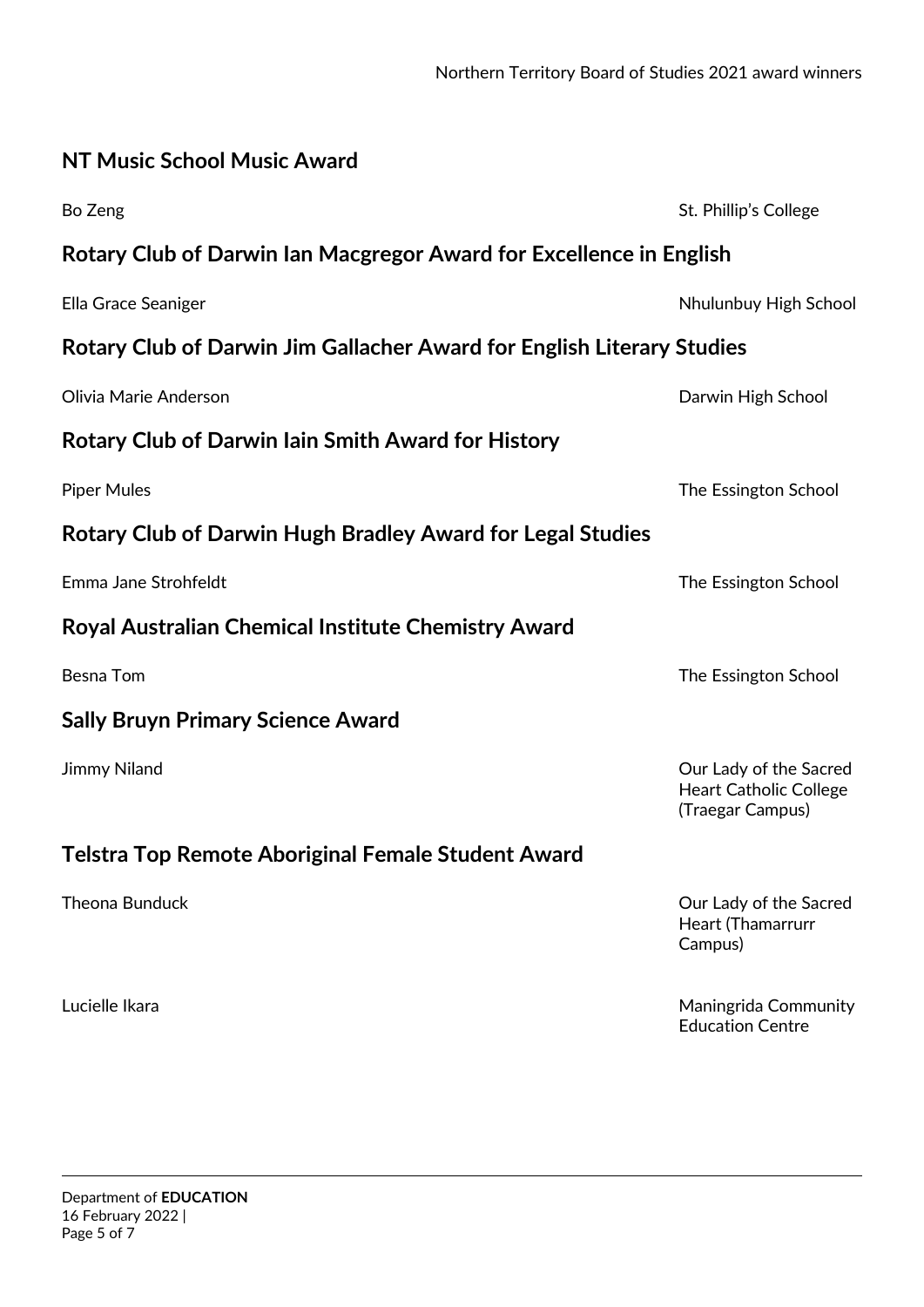#### **Telstra Top Remote Aboriginal Male Student Award**

Isaiah Narndu-Kinthari Our Lady of the Sacred

# **Victorian Certificate of Education Most Outstanding Northern Territory Student Award**

Peter Susanto **Nationally Rendall** Rendall Rendall Rendall Rendall Rendall Rendall Rendall Rendall Rendall Rendall

## **Chief Minister's Awards**

#### **Most Outstanding Stage 2 NTCET Student**

Olivia Marie Anderson Darwin High School

**Most Outstanding Stage 2 NTCET Aboriginal Student** 

Tiana Rose James Good Shepherd

#### **Most Outstanding Stage 2 NTCET, Northern Territory School of Distance Education Student**

Nyk Denmyle Balanay Northern Territory

# **Charles Darwin University Top Ten Australian Tertiary Admission Rank Awards**

| Olivia Marie Anderson      | Darwin High School           |
|----------------------------|------------------------------|
| Peter Susanto              | Haileybury Rendall<br>School |
| <b>Matthew Rawsthorne</b>  | The Essington School         |
| Bo Zeng                    | St. Philip's College         |
| <b>Daniel Victor Sales</b> | The Essington School         |
| Megan Lalasa Rollings      | The Essington School         |
| Jacinta Hayley Saynor      | Casuarina Senior<br>College  |
| Emma Jane Strohfeldt       | The Essington School         |

Heart (Thamarrurr Campus)

**School** 

Lutheran College

School of Distance Education